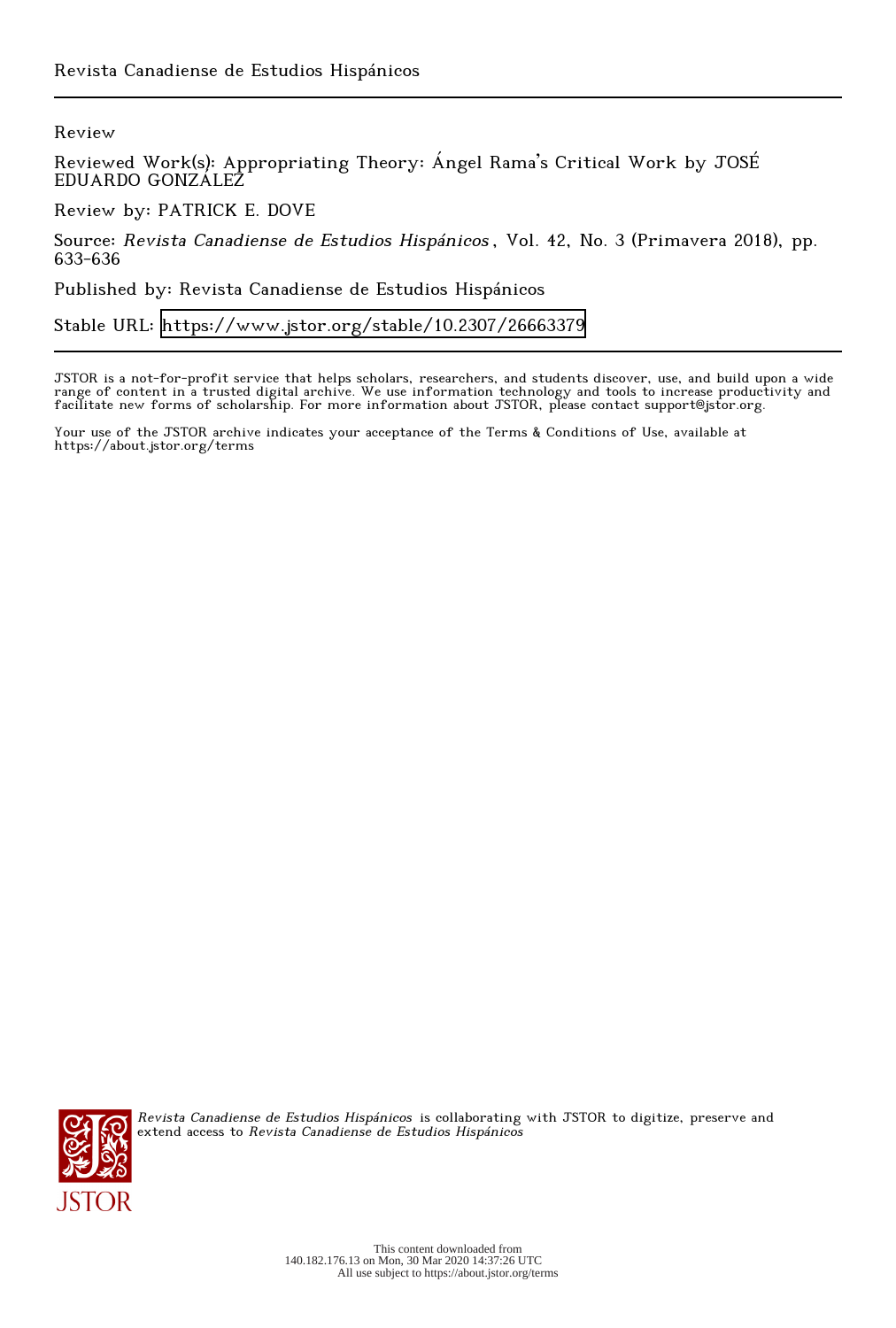possible to see a deep ambivalence in González's proposal, which touches on the very question of literary faith that underwrites much of what is of interest in this book. As a literary critic, González seems to be constrained in his affirmation of a need for (literary) faith; however, it is too timid in that regard, for what is at stake is nothing less than the stability of the social. On one hand, religious discourse is decoded to the point where it is shown as a mere textual effect, an artistic technique, which reveals the "transcendental" as a form of fiction, thereby robbing it of its status as absolute; on the other, that fictional faith is presented as absolutely necessary if we are to steer clear of the growing desert of fragmentation and senselessness. It is not that González is not clear about his position, stated most visibly in the section on Borges while commenting on Flaubert. There he claims that, after modern literature has managed to show us the ultimate emptiness that lies where the foundations were supposed to stand, the philosophical and political consequences seem obvious and go without saying. Flaubert's "literary theology" results in a concept of the novel that is "fundamentally nihilistic" and which "tended toward quietism" to which González only adds a rhetorical question: "What else could be done after contemplating emptiness?"  $(57)$ . The specificity of Latin American fiction lies in the alternative it proposes to this Flaubertian result—and that alternative is the novel's knotting with the nation and the sacred, the holy trinity already mentioned. If it is true that nothing religious can be destroyed simply by the work of logic, science, philology, or literary criticism, perhaps it is because it is our religious archive itself which brings to light that it is the withdrawal of God that takes the grounding out from under all human institutions. That God is not here is what makes religion possible in the first place, but it is also what prevents the religious from ever being fulfilled. It is possible to read, even if against the grain of some of González's insights, some of the political consequences of contemplating that absence in the texts studied here as most certainly not leading to quietism. But this is a tack that is set aside in the name of the sacrosanctity of Latin American identity  $-$  perhaps a necessary fiction, but a fiction first and last.

JAIME RODRÍGUEZ MATOS *California State University, Fresno*

JOSÉ EDUARDO GONZÁLEZ. Appropriating Theory: Ángel Rama's Critical *Work*. Pittsburgh: Pittsburgh University Press, 2017. 232 pp.

Ángel Rama (1926-83) is known in North American academic circles for research on Spanish American *modernismo*, conceptualizations of narrative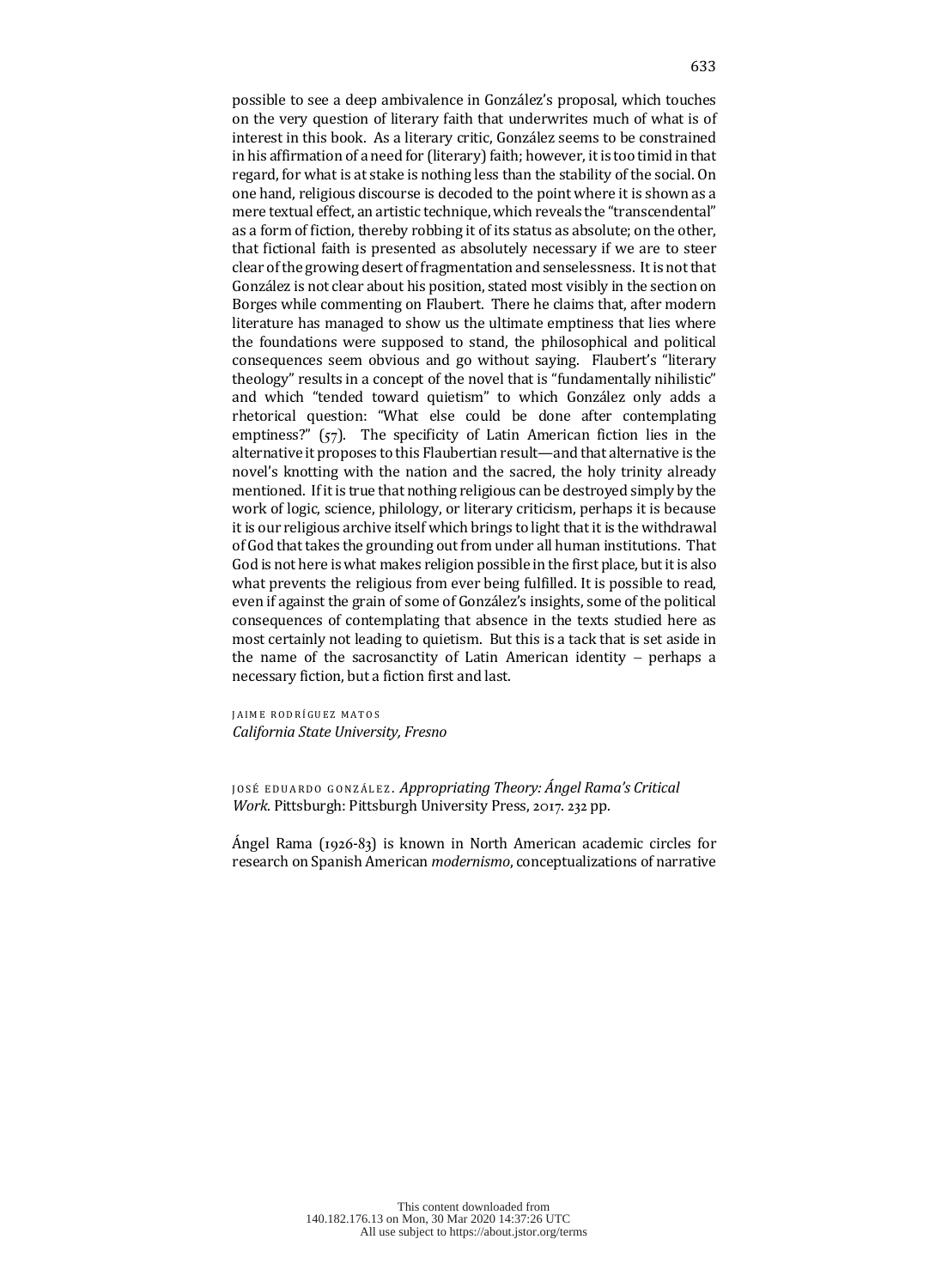transculturation, and literacy and power. His work has also been criticized for overemphasizing the role of intellectuals in societal transformation and for minimizing the violence of subaltern assimilation. Many readers have concluded that Rama's writings have become outdated in the time of neoliberal-administered globalization, when intellectuals and literature have ceded their erstwhile hegemonic positions.

In his *Appropriating Theory*, José Eduardo González proposes a new perspective that complements and differs from previous critical receptions of Rama's work. He also explains why Rama's relevance has not yet lapsed: Rama's writings are concerned with mediation and are driven by fear of a world where mediation has been subjugated to the immediate mediacy of global capital. The book contains seven chapters. The first two explore studies of Spanish American *modernismo* with an emphasis on the sociohistorical basis of Rubén Darío's preoccupation with literary style. Rama demonstrates that the cultural landscape of Darío's poetry reflects an experience of Latin American modernity as a symptom of dependency in Rama's early criticism and, in later critical work, as what Rama terms a "rich and heterogeneous" (as quoted in González  $\tau$ ) combination of formal elements. González traces a shift in Rama's engagement with Marxist intellectual history from György Lukács to Walter Benjamin and Theodor Adorno. Chapters Three to Five explore how Rama's interest in the Frankfurt School informs critical assessments of mid-twentieth century Spanish American narrative together with interest in cultural mediation and technique. The penultimate chapter discusses Rama's critical outlook as shaped by exile, while the final chapter assesses how Rama's reading of Michel Foucault's *The Order of Things* presents limitations and unexpected benefits for understanding literacy and power in *La ciudad letrada*.

In this sweeping study of Rama's writings dating from the mid-1960s through the 1980s, González highlights continuities and shifts while highlighting the organic nature of Rama's life work. The unity is defined by an overriding concern for the question of form, not only literary form but also form as a concept for understanding the possibilities of social and political agency for subjugated groups. Form is understood as determinate arrangement of the elements of the artistic or social totality that opens up the possibility of a modernity freed from the constraints of dependency. González also identifies an important intellectual debt that has gone unnoticed in critical receptions of Rama's work, namely, his engagement with the writings of Benjamin and Adorno. An explanation for this oversight can be found in the vicissitudes of Rama's theoretical production: while in his earlier writings he explicitly engages with these Frankfurt School thinkers, in the later works the references are almost nonexistent. An instance of this "encryption" of critical theory is seen in Rama's reflections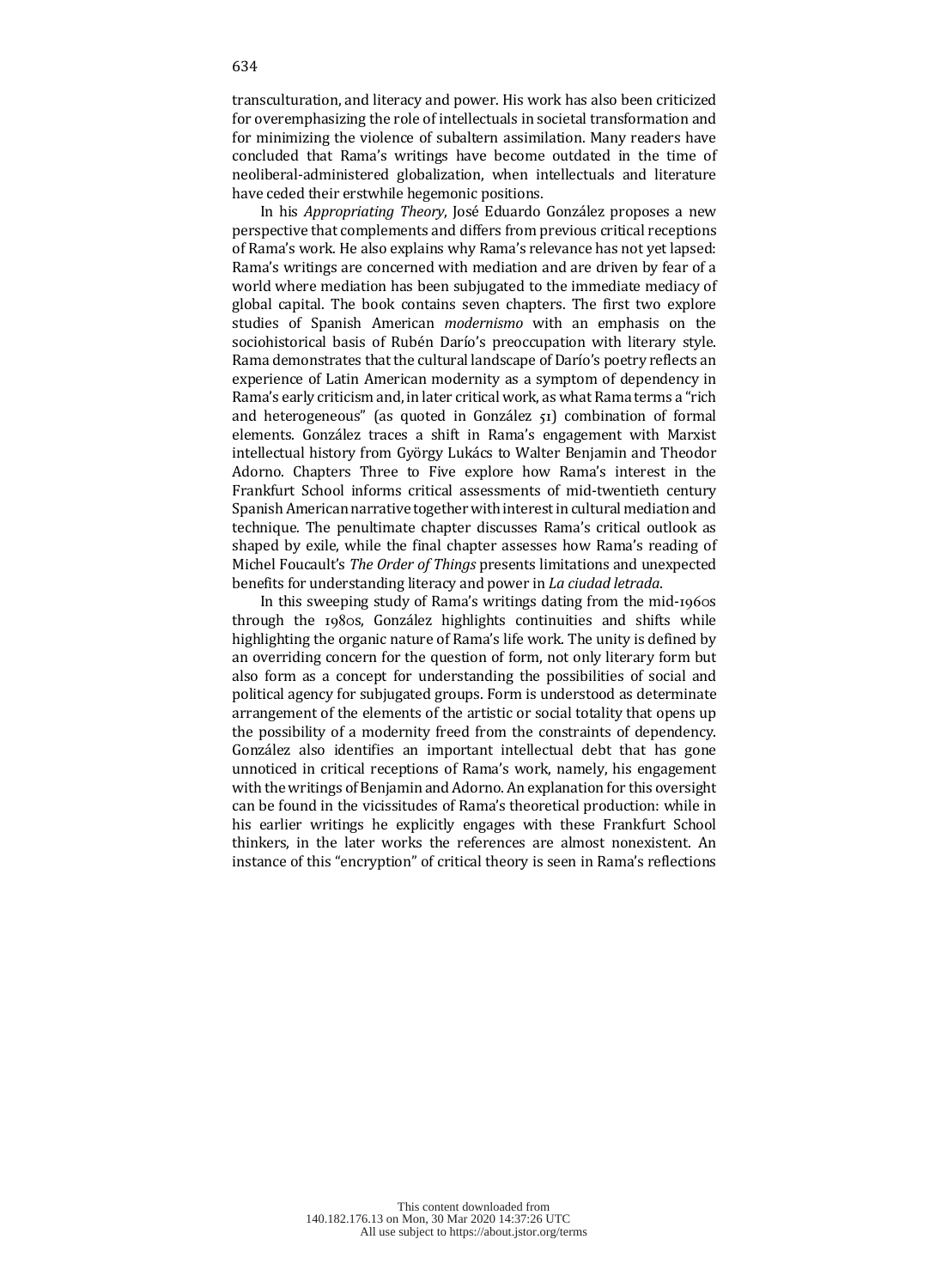on cultural mediation. *La transculturación narrativa* represents the bestknown example of this focus. In this work, Rama reads José María Arguedas and others through a Latin Americanist lens provided by Fernando Ortiz, who appropriated the dominant anthropological concept of *acculturation* and renamed it as *transculturation* in order to describe the encounter between dominant and subjugated cultures as a fluid, multi-directional process. Transculturating writers transform popular cultural forms, such as the "Jalisco peasant's way of thinking"  $(71)$  in Juan Rulfo, into something akin to high-modernist literary form. In contrast to the regional novel's tendency to evaluate popular culture from above, transculturation allows popular form to infiltrate the entirety of the text and thereby assert itself as a work's unifying feature. The transculturating writer produces a work of universal standing – Rulfo and Gabriel García Márquez are the artistic peers of Franz Kafka and William Faulkner  $-$  in which the popular can find itself interpellated. 

But this gloss fails to register a major claim in *Appropriating Theory*: that Rama had been considering narrative poetics and societal transformation long before *La transculturación narrativa*. This concern also predates his reading of Ortiz. In Rama's writings from the early 1970s, all the concerns that will later give shape to *La transculturación narrativa* are already present. They are developed through an appropriation of Benjamin's meditations on how mechanical reproduction and photography reshape historical experience in the nineteenth century. Rama's focus falls on "finishing," "objectivity," and the "optical unconscious"  $(64-70)$ . Finishing derives from Benjamin's explorations of how the logic of industrial capitalism is internalized by bourgeois culture as the need for a "refined, finished look"  $(65)$ . "Objectivity" and the "optical unconscious," meanwhile, channel Benjamin's discussions of how nineteenth-century technological advancements generate revolutionary ways of observing nature and experiencing art. Benjamin's reflections on technology provide a way to interrogate possibilities for recording and understanding Latin American social reality: for instance, the deployment of modern recording devices to document regional speech variations spawns a literary genre, *testimonio*, which promises new avenues for subaltern politics.

González proposes that, by substituting the Frankfurt School for Ortiz, Rama engages in a Latin Americanist cultural politics in which the affirmation of identity replaces the work of critical analysis of social formations. By hitching his theorization to Ortizian transculturation, Rama advances a rigid universalizing claim: transculturation explains the interactions between dominant and subordinate cultures throughout human history. Here something significant happens: Rama's theory of cultural transformation in the periphery no longer offers an account of an